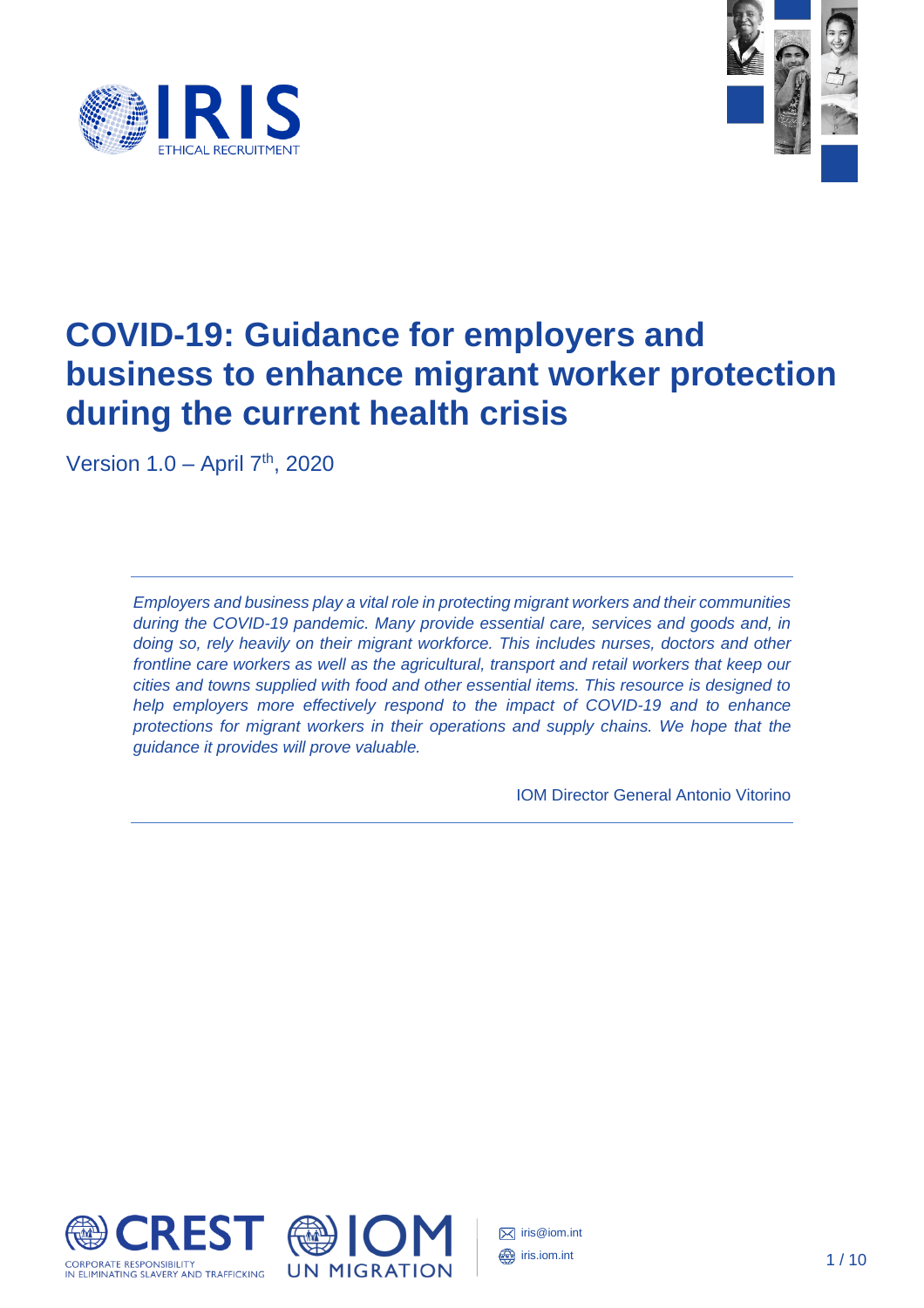*This document is designed to offer preliminary guidance to employers to enhance their response to the current health crisis brought on by COVID-19 and, in particular, to offer advice to establish effective protections for migrant workers in employer operations and supply chains. It is a "living document" and will be updated regularly for the duration of the pandemic.*

#### 1. General considerations to enhance migrant worker protection

- a. All workers should be treated with equality, dignity and respect, irrespective of their gender and migration status.
- b. The health, wellbeing and safety of all employees, including migrant workers, shall be a priority for employers during the COVID-19 health crisis. Businesses must exercise their duty of care to respect human rights and meet the basic needs of all employees, especially those related to health.
- c. Employers must monitor and comply with all requirements established by national and sub-national authorities regarding public health measures and ensure that critical information is communicated to their employees.
- d. Employers are encouraged to liaise with and seek the support of relevant trade, employer and business associations to share information, learnings and recommended steps to address the crisis through cooperative action.
- e. Conduct a rapid assessment of existing health, safety, labour and social protection measures at the workplace and in worker accommodation (if relevant) and identify the most pressing needs of employees. Focus on gender sensitive measures and tailor your response to the needs of potentially vulnerable groups within your workforce, including migrants.

## 2. Enhancing safety and health in the workplace

- a. Identify, prevent and mitigate risks of exposure to workers in terms of person-to-person infection as well as contact with infected surfaces or objects by cleaning surfaces (e.g. desks and tables) and objects (e.g. door handles, telephones and keyboards) with disinfectants on a regular basis. Follow relevant [guidance](https://www.who.int/docs/default-source/coronaviruse/advice-for-workplace-clean-19-03-2020.pdf) provided by the World Health Organisation (WHO).
- b. Adopt new or adapt existing occupational safety and health measures in the workplace and strictly follow health authority guidelines to limit risk of infection. This can include new cleaning protocols, hand-washing stations and/or other sanitation measures such as providing hand sanitizer.
- c. Hand washing or sanitizer stations should be located near all toilets, health clinic facilities, building entrances, meeting areas and canteens and all employees and contractors must be encouraged to practice regular and thorough handwashing. Other measures may include the distribution of face masks or other personal protective equipment (PPE) as appropriate, which should then be accompanied by instruction for proper use and disposal. Promote [good respiratory hygiene](https://www.who.int/images/default-source/health-topics/coronavirus/risk-communications/general-public/protect-yourself/blue-3.png?sfvrsn=b1ef6d45_2) in the workplace by displaying posters combined with other communication measures and guidance. Review [guidance](https://www.who.int/emergencies/diseases/novel-coronavirus-2019/advice-for-public/when-and-how-to-use-masks) by WHO pertaining to proper use and disposal of face masks.
- d. Ensure that you have sufficient supply of hand sanitizer, masks, gloves and other PPE in your workplace and worker accommodation (if relevant). If supply is limited or interrupted, identify alternative sources and contact relevant authorities and industry associations for support.
- e. Consider implementing temperature screening for workers at all entrances to the workplace. Anyone with a fever should be isolated, and public health protocols should be implemented regarding diagnosis and how and where to seek medical treatment.
- f. Disseminate information about COVID-19, the health situation of migrant workers and relevant company instructions to all units and individuals responsible for coordinating protection responses.
- g. Ensure that workplace infirmaries and medical staff are well-equipped to respond to the crisis and aware of all national or sub-national measures adopted to contain the spread of the virus. Ensure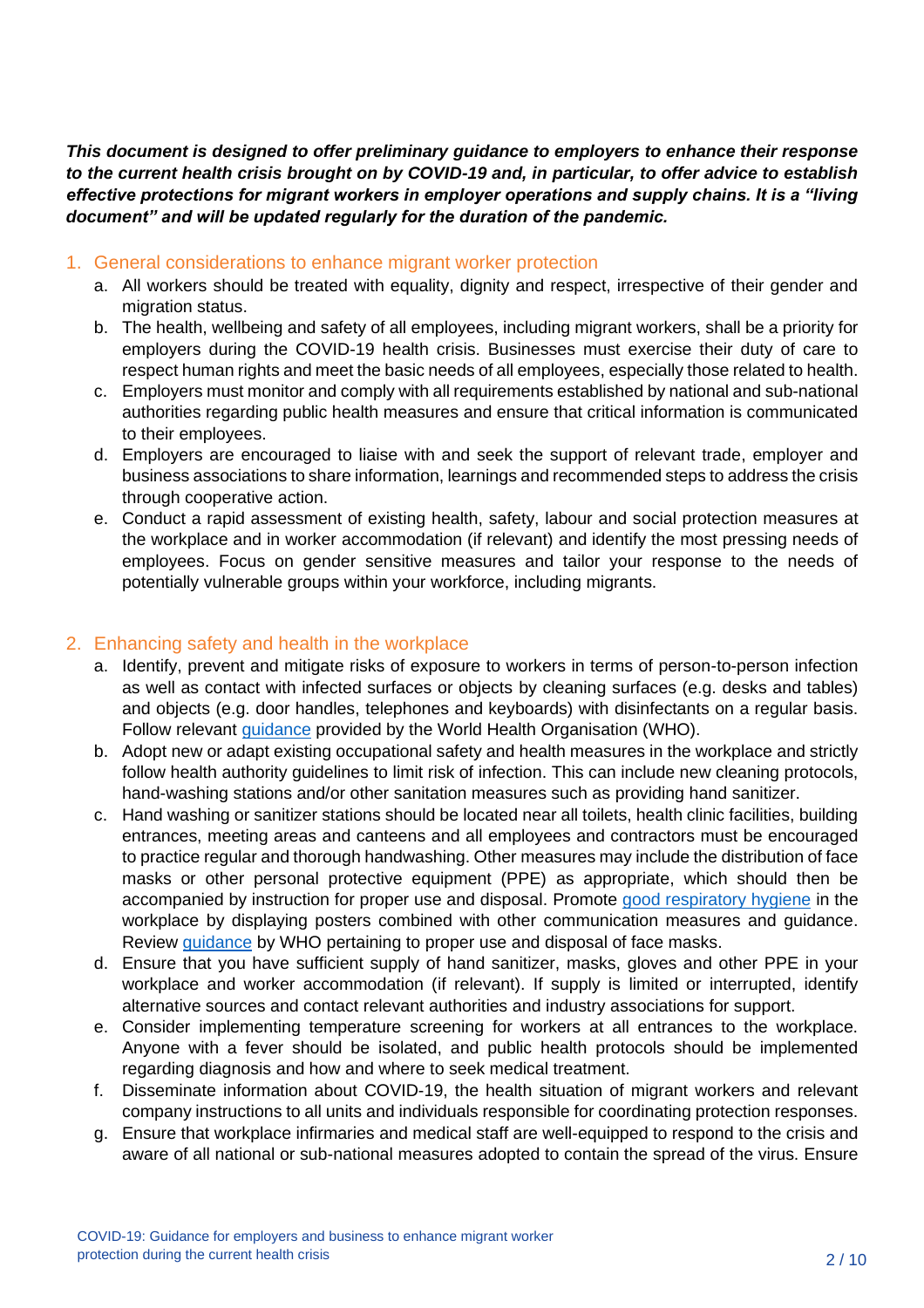that such staff are responsive not only to the physical health needs of employees but their mental health as well, in order to mitigate feelings of stress and anxiety (see below).

h. Ensure special health and safety measures for frontline workers, including health workers and those working in the care economy, for example in retirement or elderly care communities.

#### 3. Mitigating stress and anxiety related to COVID-19

- a. Migrant workers may face elevated levels of stress and anxiety related to COVID-19 as a result of being isolated and far from their homes, families and support networks. They may also fear deportation if they lose their jobs and work permits or if they contract the virus. Employers are strongly encouraged to account for these unique vulnerabilities of migrant workers and to take steps to address related stress and anxiety. This may include referrals to psycho-social support, counselling services and hotlines. Employers can also facilitate contact to consular services, civil society organisations and diaspora groups.
- b. Mitigating stress may also entail combating rumors and the spread of disinformation or false information that contributes to increased anxiety. Wherever possible, ensure that only verified news and information is shared with employees via notice boards, intranet and other means of communication. Consider implementing regular workforce briefings (daily or weekly) as a good practice.
- c. Employers should also ensure that migrant workers have unhindered access to internet services in dormitories in order to maintain regular contact with family members and loved ones at home.
- d. Review general [guidance](https://www.who.int/docs/default-source/coronaviruse/coping-with-stress.pdf?sfvrsn=9845bc3a_8) on dealing with stress related to COVID-19 provided by WHO.

#### 4. Promoting universal access to health care and insurance

- a. Migrant workers in general, and particularly those in irregular situations, are likely to face barriers to accessing [social protection and](https://www.ilo.org/wcmsp5/groups/public/---asia/---ro-bangkok/documents/publication/wcms_655176.pdf) health care during the current crisis. They may not have health insurance and as a result may be reluctant to seek medical attention because of the expense, particularly in cases of costly hospitalization. As noted above, fear of deportation may also prevent them from accessing medical care, as may the fear of stigmatization or discrimination in case they test positive.
- b. Together, these barriers will exacerbate the spread of COVID-19, particularly in migrant communities. In the short- to medium-term, this poses an enhanced risk to public health and should be addressed accordingly.
- c. To mitigate common language barriers, employers should ensure that migrant workers have access to translators who can accompany them on medical or hospital visits. In jurisdictions where public health authorities recommend calling a toll-free number rather than visiting a hospital or clinic, ensure that migrant workers can communicate with and understand medical professionals using such means.

#### 5. Adapting work arrangements

a. If your business continues to operate during the pandemic, consider implementing flexible work arrangements. Take measures to identify essential and non-essential staff. In cases where off-site work is possible, allow employees to work from home (e.g. telecommuting) or adopt flexible working hours. The latter will be important for all workers, including migrants, who in the face of school and nursery closures may have to provide additional care and instruction to their children. Flexible working hours may also serve to support employees with care responsibilities for other family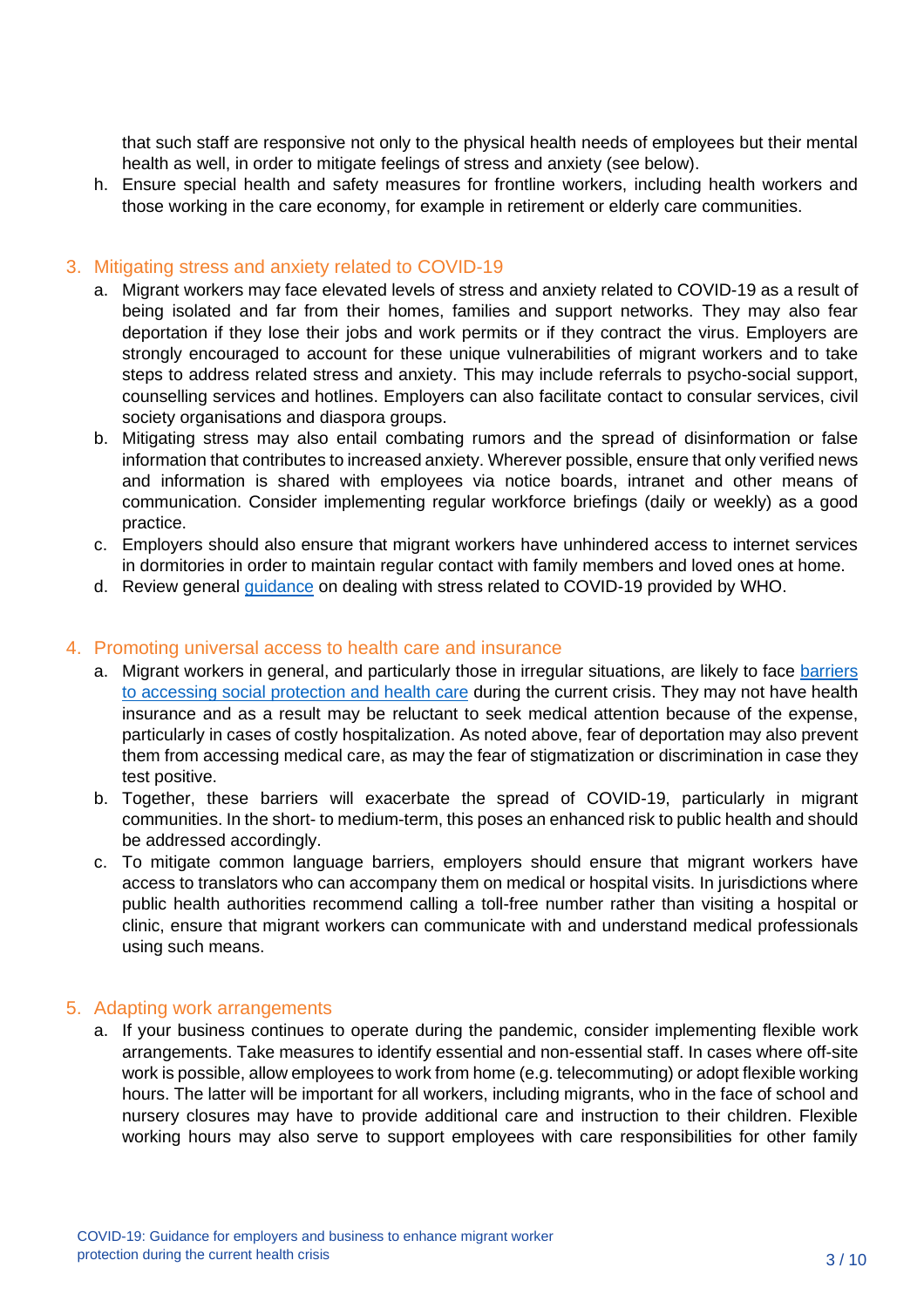members, such as grandparents, elderly parents or siblings, whose independence and ability to care for themselves may be restricted by measures that limit mobility, including quarantine.

- b. For workers who continue to work on-site, flexible work arrangements may include reduced workloads, job sharing and adjusting shift work to accommodate temporary scheduling changes. Using paid leave entitlements (for example, sick, personal or emergency care leave) can also be considered as short-term solutions, though for many migrant workers – particularly those in low skills categories – these entitlements may be limited.
- c. Implement measures in the workplace to reinforce social distancing to limit person-to-person transmission. This may include rearranging workstations to ensure adequate space between employees and prohibiting in-person meetings. Employers may also want to consider if work arrangements can be adjusted to have fewer employees in the workplace at the same time (e.g. through shift work or other arrangements).
- d. Additionally, if employees are currently commuting to and from work by public transportation, employers should clearly explain all government-introduced rules concerning the use of public transport during the crisis; consider (if feasible) flexible arrival and departure times to reduce travel during particularly busy periods; and/or arrange alternative means of transportation (e.g. private buses) that limit exposure to others during daily commutes. If private transportation is provided, ensure that it complies with all relevant health-related requirements and protocols.

## 6. Adapting the living conditions of migrant workers

- a. For workers, including migrants, living in on-site, employer-owned or -operated accommodation, employers should ensure that conditions are safe, hygienic and reflect the current requirements of social distancing.
- b. This can include reorganizing living arrangements to reduce the number of employees sharing the same room and/or adjusting eating schedules to limit or stagger the use of dormitory kitchens or canteens (which may, in turn, necessitate provision of other means for cooking). Likewise, similar restrictions may be needed to regulate the use of shower or other personal hygiene facilities, where these are limited in number.
- c. In cases where living arrangements in dormitories cannot easily be adjusted, employers should consider renting additional temporary housing (for example, hotels, guesthouses or hostels) to adhere to new social distancing protocols.
- d. It is imperative that workers living in employer-owned or -operated accommodation continue to have access to potable water, food, electricity and other essential needs during conditions of quarantine, isolation or restricted mobility. Likewise, their access to emergency and health services should be guaranteed by the employer. All staff involved in dormitory management, including security guards, should be made aware of all such requirements.
- e. In cases where authorities have restricted mobility and placed numeric limits on public and private gatherings, employers may be required to restrict visitor access to worker accommodation.
- f. If not already in place, logbooks should be used to keep record of actions such as the date and time a disinfectant was applied or a space cleaned, and by whom. This will provide management with a straightforward method to ensure follow-up and implementation. Additional cleaning equipment and disinfectants (such as chlorine) may also be needed, and cleaning staff may need training on new measures and proper application of disinfectants.
- g. Employers should also arrange to effectively isolate employees who have symptoms of COVID-19 from others in worker accommodation (including separate rooms and washroom facilities) and to establish measures to ensure that they receive medical assistance.
- h. Additional measures should be taken by employers whose workplaces and operations are located in remote or isolated locations and where access to health facilities and infrastructure is limited.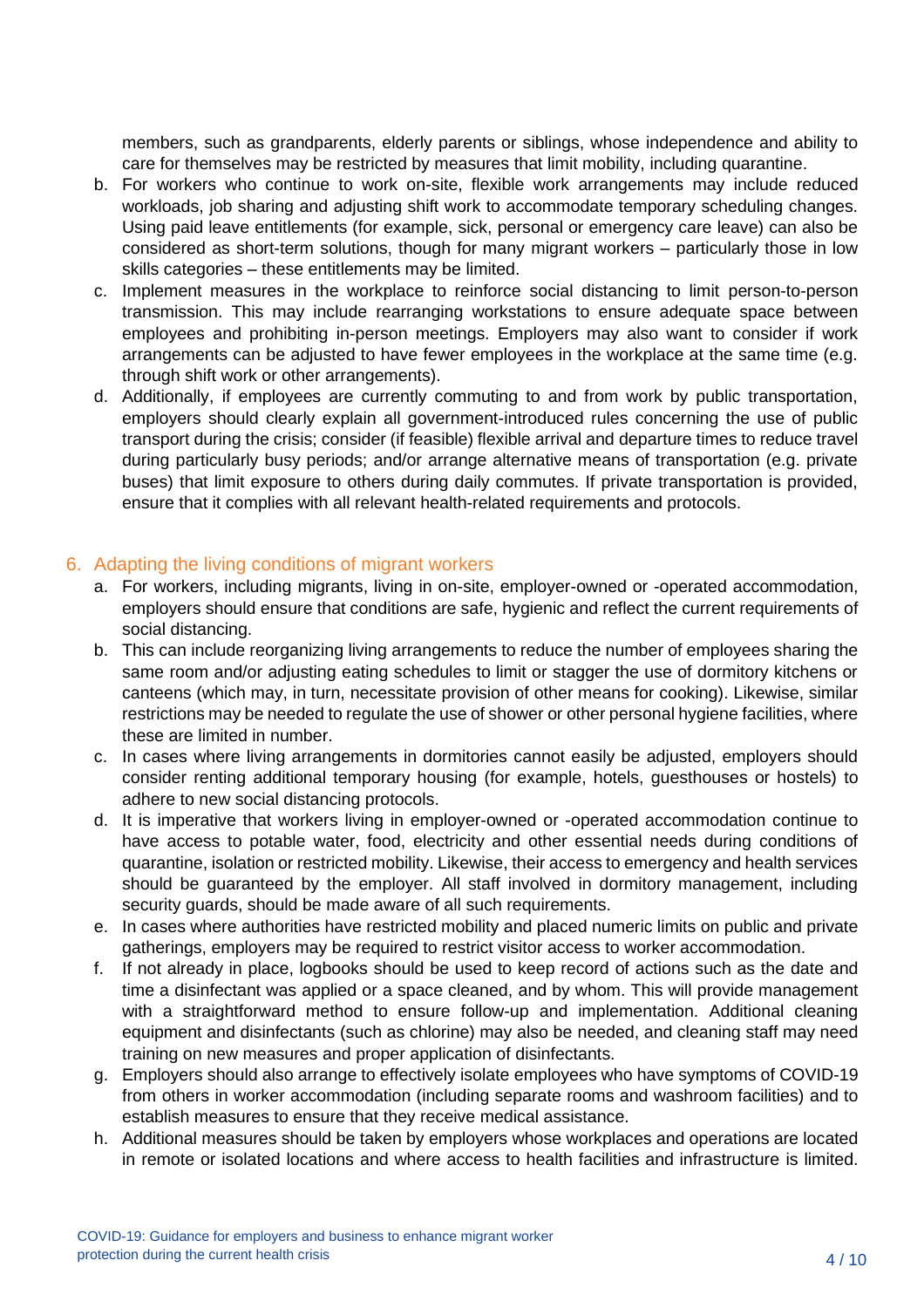This includes industrial and small-scale mines, farms and agricultural plantations as well as fishing vessels and transport workers. For measures related to domestic workers, see below.

- i. Employers are also responsible for migrant workers living in third party housing or residences. They may require support particularly in cases where they face threats of eviction because they are unable to pay rent due to production slowdowns or workplace closures and the resulting loss of income. Where possible, employers are encouraged to engage third party owners, landlords or appropriate property management firms to implement mitigating measures to prevent evictions.
- j. In the event that workers experience reduced salaries resulting from workplace closures or slowdowns, employers may wish to consider exceptional measures, including temporary coverage of accommodation costs and the provision of free food in a workplace or dormitory canteen.

# 7. Safeguarding the rights of migrant workers in times of crisis

- a. It is essential that employers observe and comply with all relevant laws, regulations and collective agreements related to employment and working conditions.
- b. This includes measures that address working hours and place specific conditions (including restrictions) on the use of overtime. Under current circumstances, it may be necessary, particularly in essential services, to monitor working hours more closely than usual to ensure that workers do not face excessive overtime and continue to enjoy necessary daily and weekly rest periods.
- c. Employers are reminded that involuntary and compulsory overtime is strictly prohibited. Existing gaps or shortages of workers, temporary restrictions on new recruitment or other measures that prevent employers from hiring new employees do not justify forced overtime. This includes migrant workers who may be more vulnerable to threats to work longer hours and reluctant to refuse.
- d. In the case of worker redundancies and layoffs, it is essential that employers meet their obligations under relevant laws and regulations, including legal requirements pertaining to notice periods and compensation. With regard to migrant workers, this may also include employer responsibilities related to return assistance.
- e. Only restrict migrant workers' freedom of movement where necessary for the purpose of preventing the spread of the virus. It is critical that this is clearly communicated to migrant workers. Ensure that migrant workers have direct access to their identity and travel documents at any time.

## 8. Payment of wages and economic well-being of migrant workers

- a. Migrant workers often incur financial debt to pay for their recruitment and therefore depend on regular and timely income during employment abroad. Non-payment of wages due to production stoppage or lay-offs can have severe negative impacts on the livelihood of migrants and their families. Migrant workers who do not work, or work less due to reduced demand, might seek alternative opportunities to generate income.
- b. Make all efforts to support migrant workers financially through continued wage payments during the COVID-19 pandemic. Where situations of financial hardship occur, consult with labour departments and relevant authorities to take measures that consider the best interests of all employees. This may include furloughing workers as a retention and mitigation measure. Where possible, prioritize retention of workers in need, including migrant workers who cannot return home or are in a situation of financial or social hardship.
- c. Where it is discovered that migrant workers have paid recruitment-related fees and costs, it is the responsibility of the employer to ensure that these have been reimbursed, whether or not the worker concerned is laid-off, placed on furlough or remains in active employment.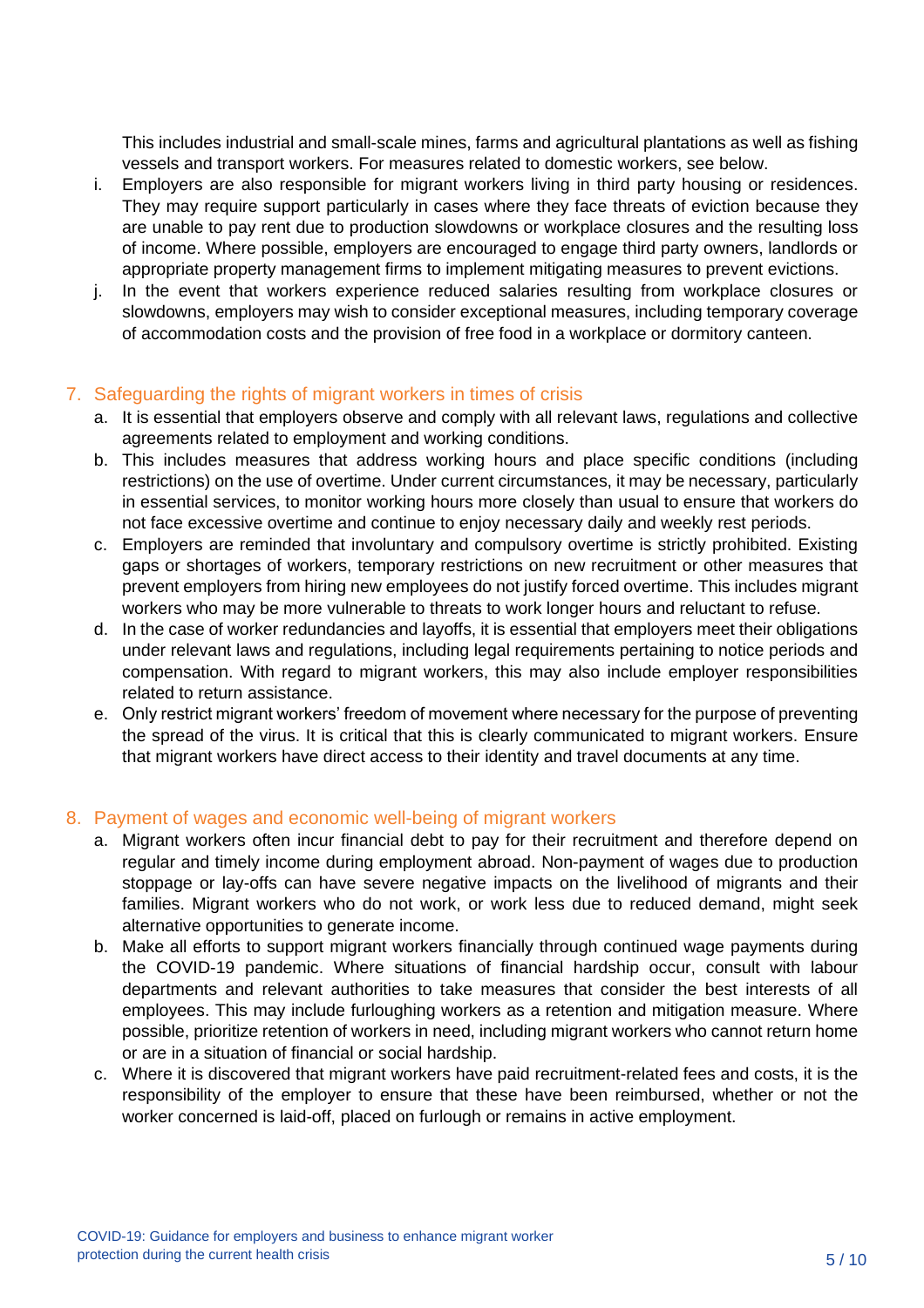#### 9. Migrant worker access to social protection, including social security

- a. Identify ways to support government social protection measures (where available), including subsidies for workers to access health and unemployment insurance. Employers are encouraged to consider the unique conditions facing temporary or casual workers as well as those in the informal economy, in particular migrant workers who may be in an irregular situation. Where steps can be taken to regularize such workers, this should be done, though visa-related services may be restricted or temporarily suspended due to the crisis.
- b. In case of worker or family illness related to COVID-19, consider guaranteeing (and extending) paid sick leave, especially for women who are often primary caregivers. This will ensure income security not only for those who are sick but for those who care for children, elderly or other family members.

#### 10.Measures to address the unique vulnerability of domestic workers

- a. Private employers should give strong consideration to the unique vulnerabilities faced by migrant domestic workers who may experience heightened levels of isolation and lack access to services and protections because they work in private households.
- b. During the health crisis, domestic workers may face additional pressures resulting from measures adopted by public authorities to restrict mobility. On the one hand, with many individuals and families facing long periods at home under quarantine or self-isolation, domestic workers may be vulnerable to dismissal and job loss. On the other hand, caregivers who are retained may experience extended hours of work, additional care responsibilities as well as unauthorized suspension of rest time or leave entitlements.
- c. Employers of domestic workers are encouraged to adopt new safety and health measures in the home. This includes communicating about preventative, hygiene and sanitary measures aligned with WHO recommendations and providing domestic workers with masks and gloves, soap, water and alcohol-based hand sanitizer. Social distancing measures should also be discussed, for example as they relate to duties such as buying groceries.
- d. If someone in the household is sick, ensure that all members of the household including domestic workers are informed and take immediate steps to protect their health and safety.
- e. If migrant domestic workers do not live in your home, discuss their commute to and from work. Encourage them to avoid crowded places and means of transportation. Consider covering the cost of taxis. If mobility is restricted due to measures adopted by public authorities, consider options for domestic workers to "live-in" to continue providing care and services.
- f. It is vital that domestic workers continue to enjoy weekly rest days, annual leave entitlements and sick leave in accordance with relevant laws. Communicate this to domestic workers. In case of illness, caregivers should be encouraged to stay at home and seek medical assistance. Time off work for health-related reasons should not be deducted from their salaries.
- g. Employers are also encouraged to ensure that migrant domestic workers have valid health insurance in case they need medical attention or require hospitalization. In some jurisdictions, this may mean supporting workers to enroll in social security, while in other cases employers are encouraged to provide financial support to access private health insurance.
- h. Employers of domestic workers should also ensure that they have an up-to-date visa, stay permit and other identification documents. In cases where these expire during the current crisis, employers are strongly encouraged to start the renewal process early as processing may take longer than usual.
- i. Migrant domestic workers should always be in possession of their passport and other identity documents. Likewise, employers should not confiscate or restrict access to mobile phones or Wi-Fi to ensure that migrant workers can stay in contact with family members at home.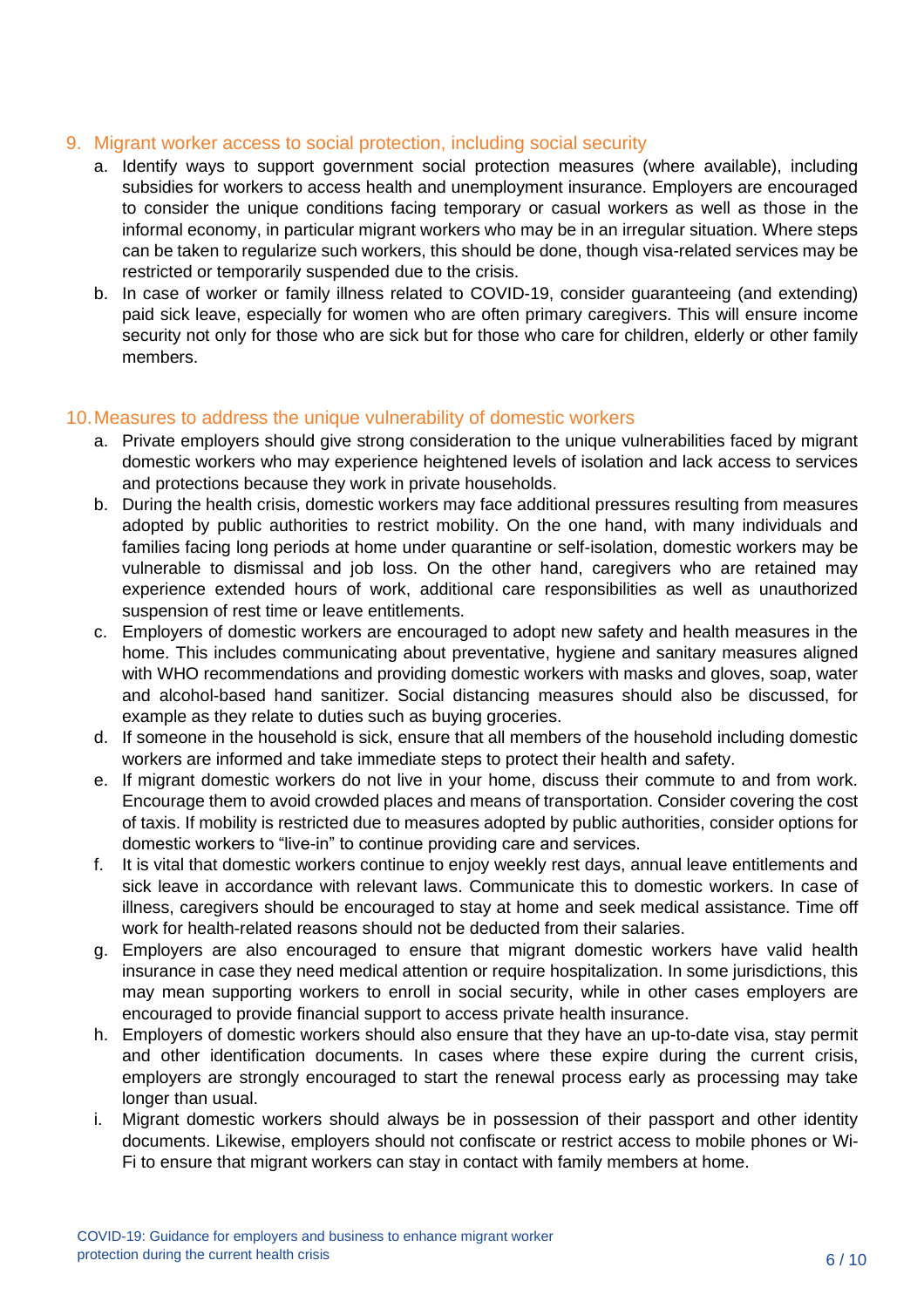# 11.Combating xenophobia and social exclusion during the crisis

- a. Take steps to prevent and address discrimination, xenophobia and/or exclusion related to migrant workers and COVID-19. This can include providing additional training and awareness raising for workers to reduce stigmatization associated with the virus.
- b. Establish a mechanism through which workers can report incidents of harassment, discriminatory or other inappropriate behavior to their supervisor, human resources representative or management, and ensure that these reports are treated confidentially. Act upon and remedy all confirmed cases.

## 12.Ensuring ethical recruitment in periods of crisis

- a. For businesses that continue to operate during the crisis, it is imperative that measures are in place to ensure the ethical recruitment of migrant workers. This is particularly important in the context of current travel restrictions, which may result in unscrupulous recruiters attempting to circumvent these measures, placing jobseekers and migrants at greater risk.
- b. For recruitment taking place during the pandemic, make use of remote, online or video interview technologies to reduce travel and in-person meetings.
- c. Ensure that any additional costs related to health checks, official documentation and due diligence are not borne by migrant workers.
- d. For migrant workers recruited and deployed during the crisis, ensure that measures are in place to observe social distancing and protect migrant health during all stages of travel. This includes provision and information on the proper use of face masks, gloves and other PPE. Upon arrival in the country of destination, ensure that all local regulations related to quarantine are observed and that appropriate accommodation and services are provided.
- e. Employers are encouraged to ensure that any recruitment started before the crisis and now "onhold" does not result in jobseekers being held by recruiters for indefinite periods of time.
- f. For businesses that have closed or implemented reduced operations, consider developing action plans now to guarantee ethical recruitment in the immediate aftermath of the crisis when full production and service resumes. This will be vital in the face of predicted pressures to return to "business as usual" as quickly as possible. Consider projecting recruitment needs based on the impact of COVID-19 and likely local labour market conditions following the crisis.

## 13.Return of migrant workers during the pandemic

- a. In cases involving the return of migrant workers, organize and pay for all related travel costs to countries of origin.
	- $\circ$  Coordinate with labour recruiters under existing contractual obligations and seek support from civil society organisations, as appropriate.
	- o Explain the safety rules that apply during and after travel (e.g. mandatory quarantine upon arrival) and inform migrant workers that they are not penalized for leaving.
	- o Provide hygienic travel kits to migrant workers for their travel.
- b. In cases involving jobseekers who were recruited but could not travel due to the pandemic, coordinate with labour recruiters to organize and pay for return travel to communities of origin.
- c. Where other options are not available, discuss with government, recruiters and other relevant institutions the possibility to unlock and utilize bonds placed as guarantees during the recruitment of migrant workers. Reach out to embassies and recruiters to explore the possible use of migrant welfare funds, where these exist.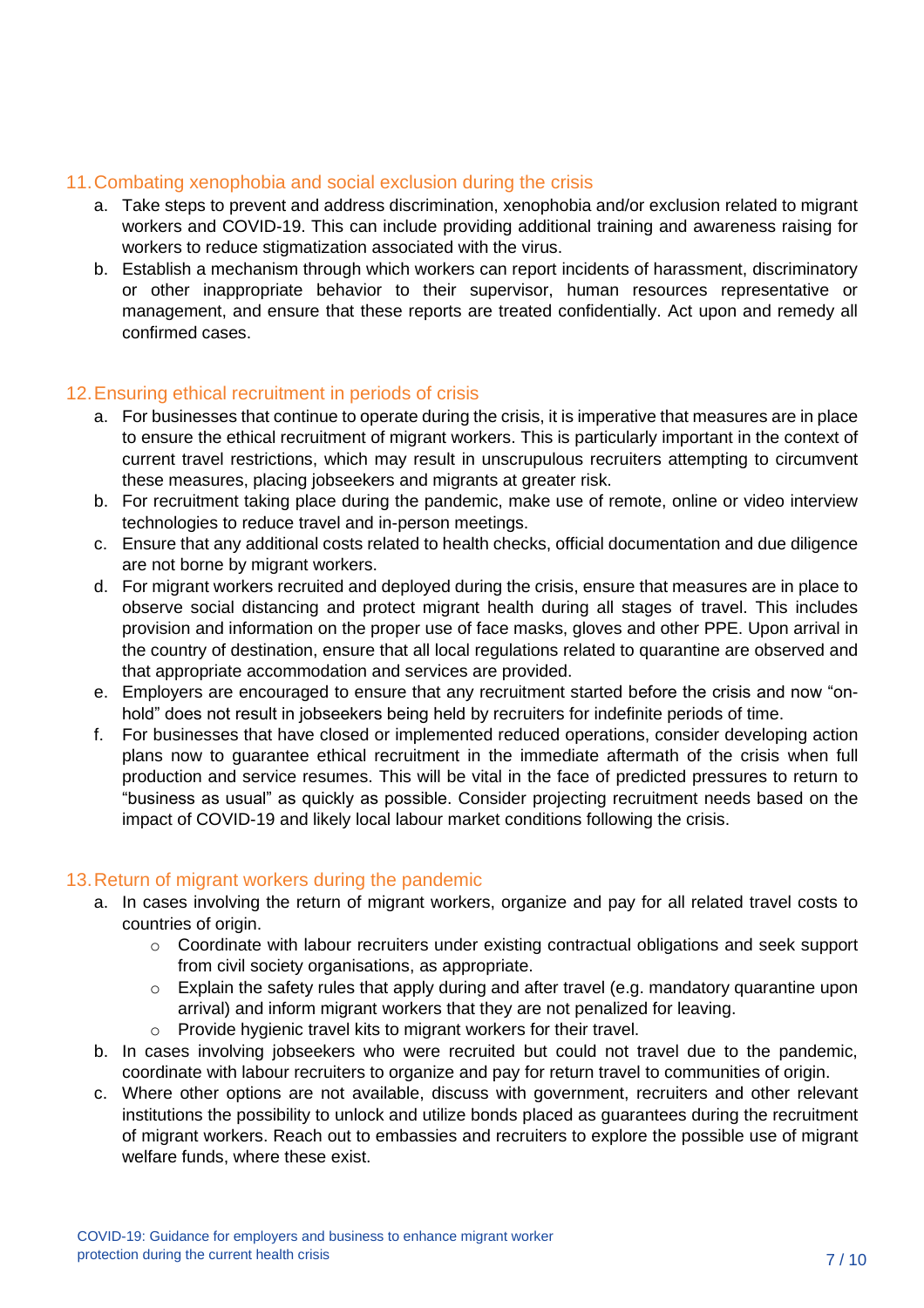#### 14.Communicating with migrant workers

- a. During times of crisis, open channels of communication and dialogue are vital to ensure that workers – and, in particular, the most vulnerable workers – do not slip through employment and social protection gaps. Employers (and buyers) are encouraged to establish and sustain new means of communication between all relevant parties, including workers and recruiters.
- b. New channels of communication should transmit targeted COVID-19 related information to workers, including migrants. Employers should consider collecting regular feedback from migrant workers, including men and women from all nationalities, to understand their needs and concerns; these needs and concerns should be taken into account when tailoring a crisis response.
- c. Employees and the employees of any third-party contractors present in the workplace should be briefed that anyone displaying [symptoms of COVID-19,](https://www.who.int/news-room/q-a-detail/q-a-coronaviruses) including fever, dry cough and/or difficulty breathing, should self-isolate at home and seek appropriate medical attention. Employers should take additional steps to ensure that this information is received and understood by migrant workers (preferably by communicating in their own language). For on-site workers who are employed by third parties, establish and maintain ongoing channels of communication with relevant business partners to ensure a robust and coordinated response.
- d. In providing guidance and training to workers on new OSH and COVID-19 measures, employers should consider using educational leaflets, posters and other visual media. Where these are textbased, ensure that they are translated into all languages represented in the workplace. Be certain to provide workers with clear guidance on when, where and how to seek medical assistance, if needed, including addresses and phone numbers of local hospitals and clinics, health authorities and emergency hotlines. Assist in safe transport to medical facilities where possible.
- e. Employer communication should also 1) support migrant workers with up-to-date legal and administrative advice, assistance and information in cases where their jobs are impacted; 2) help them make decisions about their future; and 3) provide necessary documentation should they have to leave the workplace.
- f. Employers should also ensure that all new hygiene requirements are communicated to workers living in employer accommodation through verbal and written means (information sessions, meetings, leaflets, notice boards), and that these are fully complied with. This includes support staff present in employee accommodation such as cleaners, cooks, etc.

#### 15.Enhancing migrant protection through compliance monitoring and supply chain due diligence

- a. Global brands and buyers may wish to adopt temporary policy measures to limit the impact of COVID-19 on their own operations and supply chains, and enhance protections for workers in their supply chain, including migrants. These measures may include new commitments to the many issues outlined above, including enhanced occupational safety and health, access to health care, wage and livelihood guarantees, social protection as well as special measures related to work arrangements, hours of work and living conditions.
- b. Where adopted, buyers are encouraged to reinforce new policy commitments with additional monitoring and due diligence to ensure supplier adherence and implementation. However, given current travel restrictions, traditional forms of due diligence – for example, on-site social audits – may not be possible or advisable. In this case, employers should adopt new due diligence mechanisms and consider implementing related measures to enhance worker protections, including the use of hotlines, information and communications technologies and social media.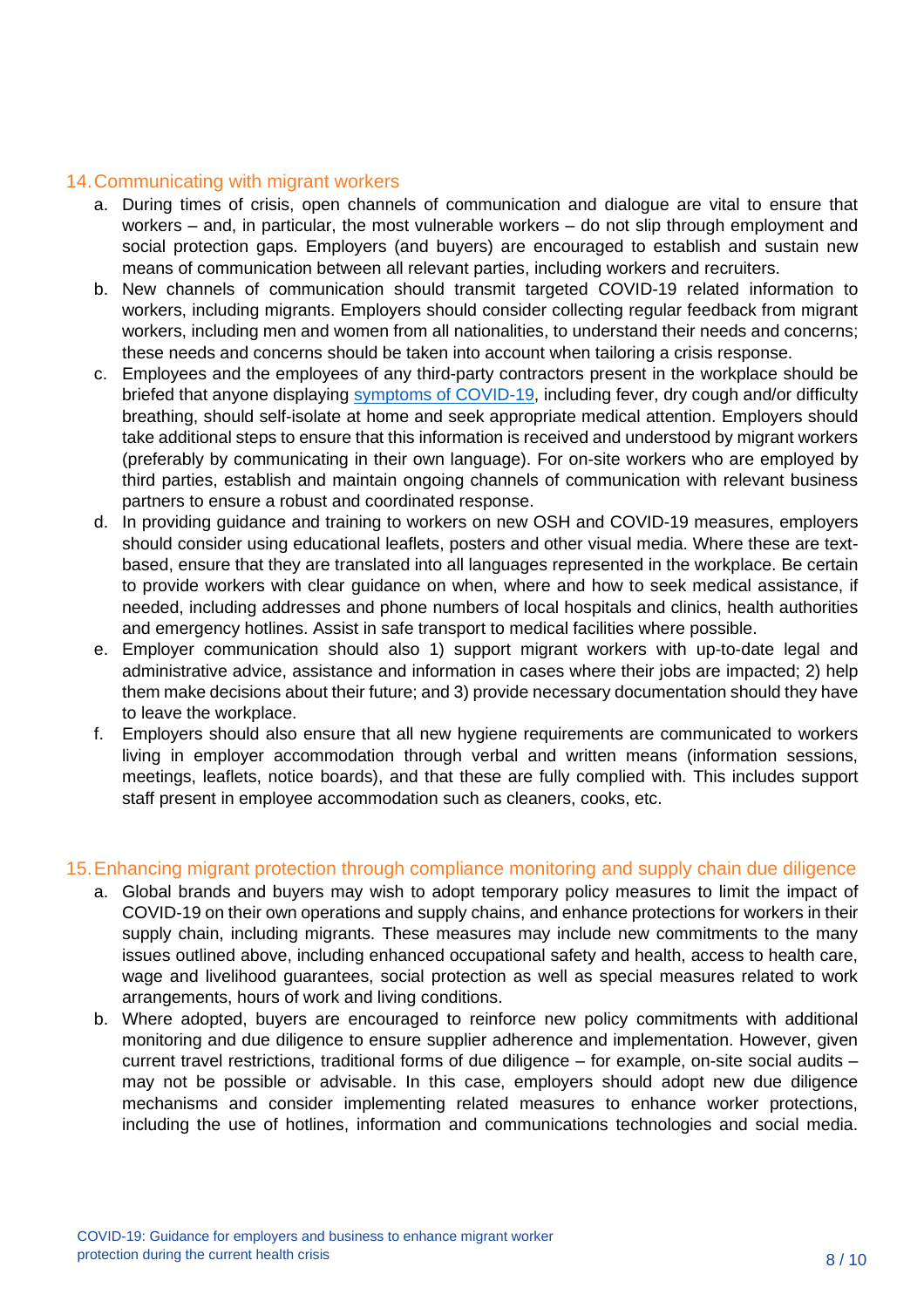Targeted awareness raising for migrant workers, even at a distance, and linking them virtually to local service providers and emergency assistance are also encouraged.

## 16.Additional resources

- ILO, UNICEF and UN Women, [Family-friendly policies and other good workplace practices in the](https://www.unicef.org/documents/family-friendly-policies-and-other-good-workplace-practices-context-covid-19-key-steps)  [context of COVID-19: Key steps employers can take,](https://www.unicef.org/documents/family-friendly-policies-and-other-good-workplace-practices-context-covid-19-key-steps) March 27<sup>th</sup>, 2020.
- IOM, [Information about COVID-19](https://www.iom.int/sites/default/files/covid19-response/leafletiomcovid19.pdf) and how to protect yourself in multiple languages, n.d.
- IOM CREST, [COVID-19 place migrant workers in highly vulnerable situations.](https://crest.iom.int/news/covid-19-places-migrant-workers-highly-vulnerable-situations%C2%A0)
- IOM CREST COVID-19 response website, [https://crest.iom.int/covid-19-response.](https://crest.iom.int/covid-19-response)
- IOM PROMISE, [Tips for employers of domestic workers during the COVID-19 pandemic.](https://crest.iom.int/sites/default/files/document/info_sheet-_employers_of_domestic_workers_eng.pdf)
- IOM PROMISE, [Tips for migrant workers whose job is affected by the COVID-19 pandemic.](https://crest.iom.int/sites/default/files/document/iom_infosheet_-migrant_workers_whose_job_is_affected_by_the_covid-19_pandemic_eng.pdf)